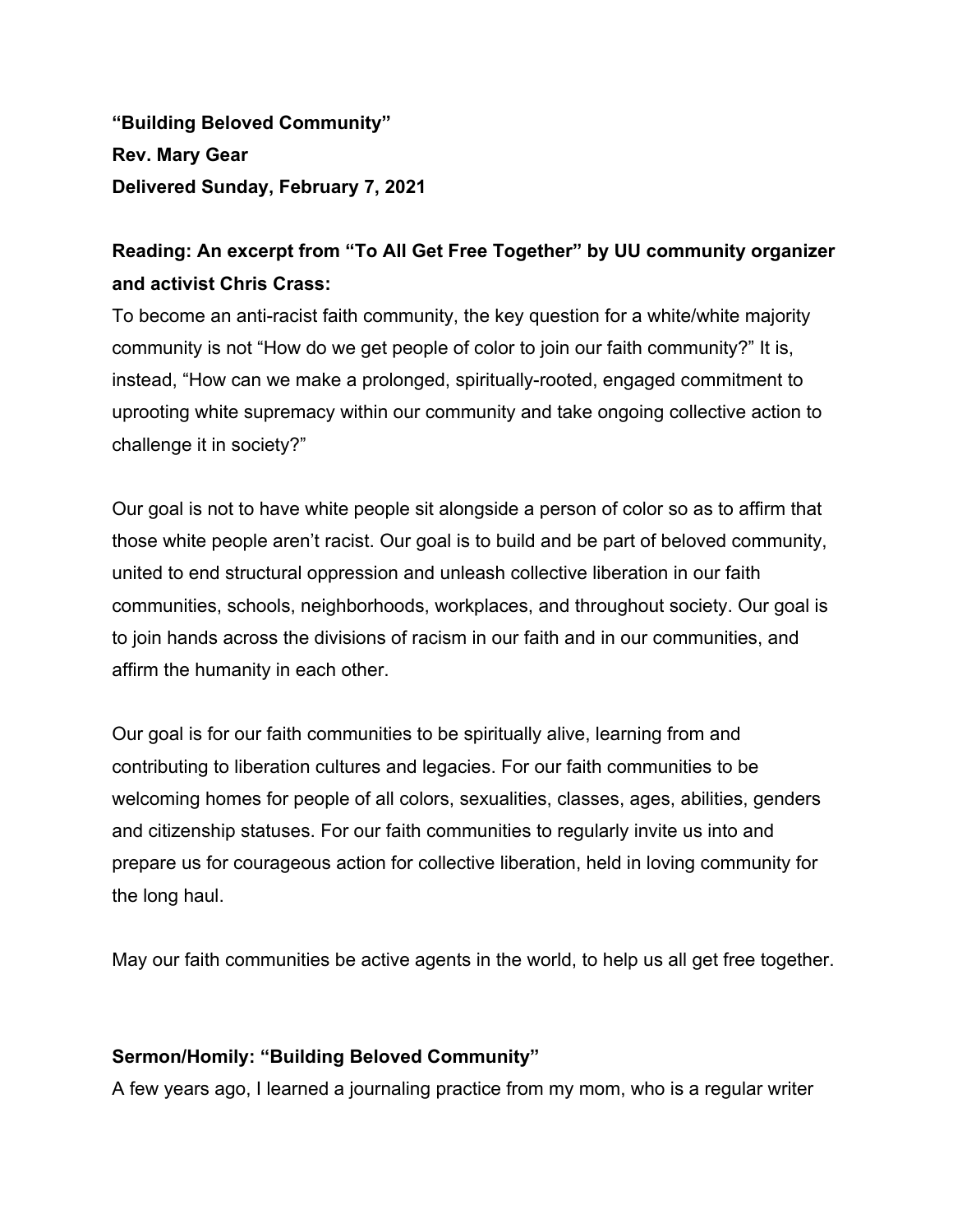like I am. The practice is to choose a word for the year and then notice how that word shows up in your life and writing. This year my word is "curiosity," specifically curiosity as the antidote to judgement. One month into the year, it has shown up in fascinating ways so far! You may even recall that I shared this word with you in last Sunday's sermon.

Last year my word was "love." Love became my word for 2020 when I noticed a question go through my head as I was writing a prayer one Saturday morning in late 2019. As I wrote about the ever-abiding love that holds us all, I wondered, "Do I really believe that? Do I believe in that love?" And so, last year, with the pandemic and an explosion of hate crimes and racial violence and a contested election, my word was love. No one promised that spiritual practice was easy.

My experience of the word "love" last year came to mind as I reflected on our spiritual theme for this month, "beloved community." We tend to associate the term "beloved community" with the Rev. Dr. Martin Luther King, Jr. but it was created by theologian Josiah Royce. Royce helped found the American branch of the Fellowship of Reconciliation in 1915 to oppose the United States' entry into a war that had broken out in Europe, which would become World War I.

The Fellowship of Reconciliation exists today as an interfaith organization focusing on peace and demilitarization, especially in the Middle East. Its tenants include the use of nonviolence to resolve conflict and the right of conscience. Dr. King was a member of the Fellowship of Reconciliation and brought these teachings into his civil rights work.

For Dr. King, beloved community was the ultimate goal of his activism and advocacy. As he spoke to his supporters at the end of the Montgomery bus boycott in 1956, he said, "Our ultimate end must be reconciliation; the end must be redemption; the end must be the creation of the beloved community. We have before us the glorious opportunity to inject a new dimension of love into the veins of our civilization… understanding goodwill for all… It begins by loving others for their sakes and makes no distinction between a friend and enemy; it is directed toward both. It is this type of spirit and this type of love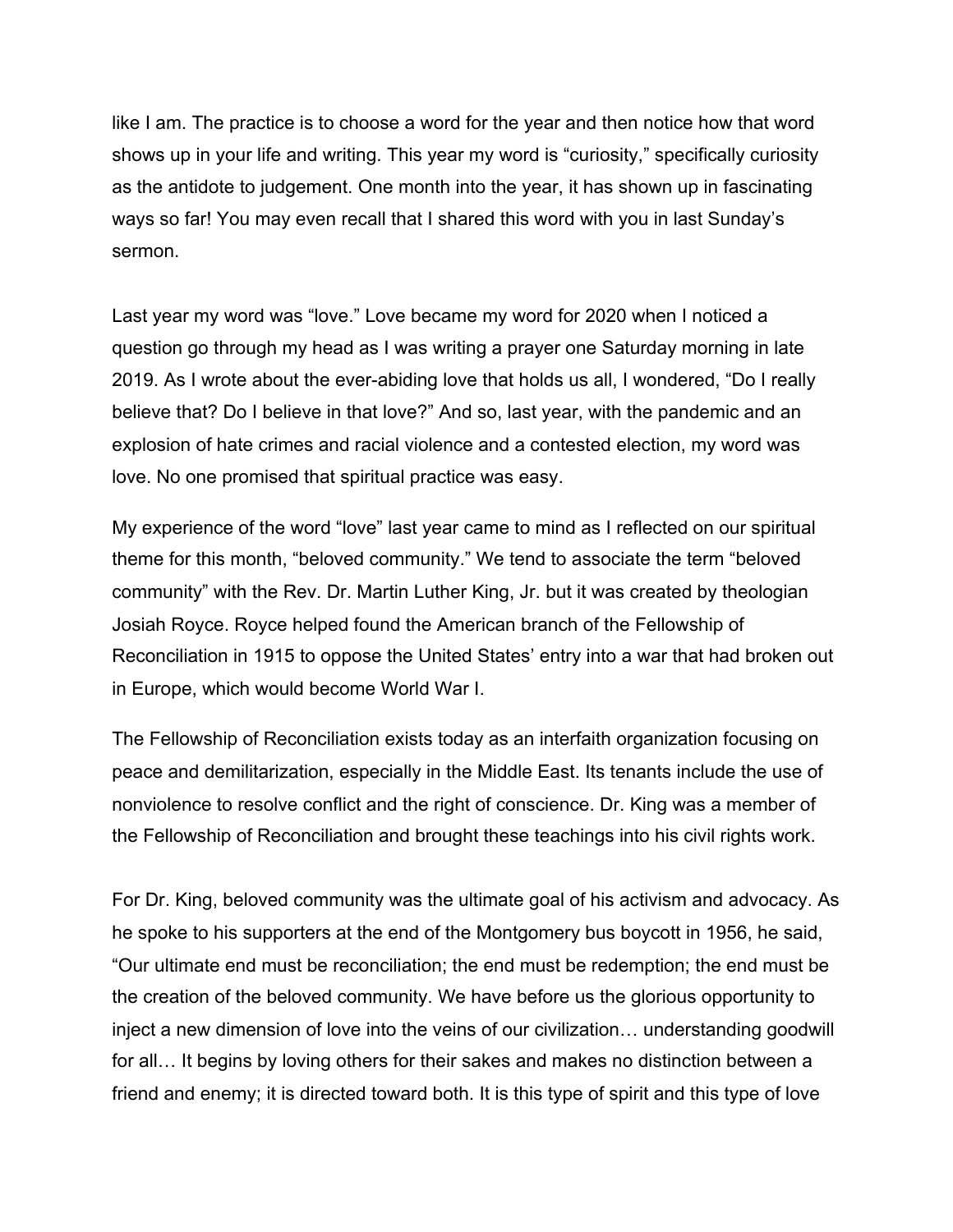that can transform opposers into friends."

Dr. King's prophetic words and actions were revolutionary in so many ways, including in his use of non-violent resistance. He knew that violence would not build the movement he wanted and would not be in alignment with the values he preached. He was so clear that the movement for justice was grounded in love; there is no beloved community without love.

What is also revolutionary about Dr. King's words is that he asserts that love works both ways; while he hated segregation, he worked to love the segregationists. He was clear that behavior that violated anyone's humanity was a barrier to beloved community. As he loved others, he expected the same from them in return. He didn't call it love, but it's implied in his call for equality and respect. I notice that we tend to focus on Dr. King's generosity in offering love to his enemies, while minimizing his call for love in return, his demand to be seen and respected in his humanity.

In our Unitarian Universalist faith tradition, we call this mutual love "covenant," the agreements we make with and to each other about how we will be together. OUUC has a covenant, I'll share a link to it in the chat a bit later. The thing about covenants is that they are based in relationship and they work both ways. Covenants support building beloved community because they recognize that differences and conflict are normal, and covenant calls us to work toward reconciliation and redemption. Covenants ask us to remain in relationship even when it's hard. Covenants inform how we will **be** together as we **do** together. And, they are grounded in mutual love.

Catholic teacher and pastor Henri Nouwen wrote this:

"Community is the place where the person you least want to live with always lives…That person is always in your community somewhere; in the eyes of others, you might be that person."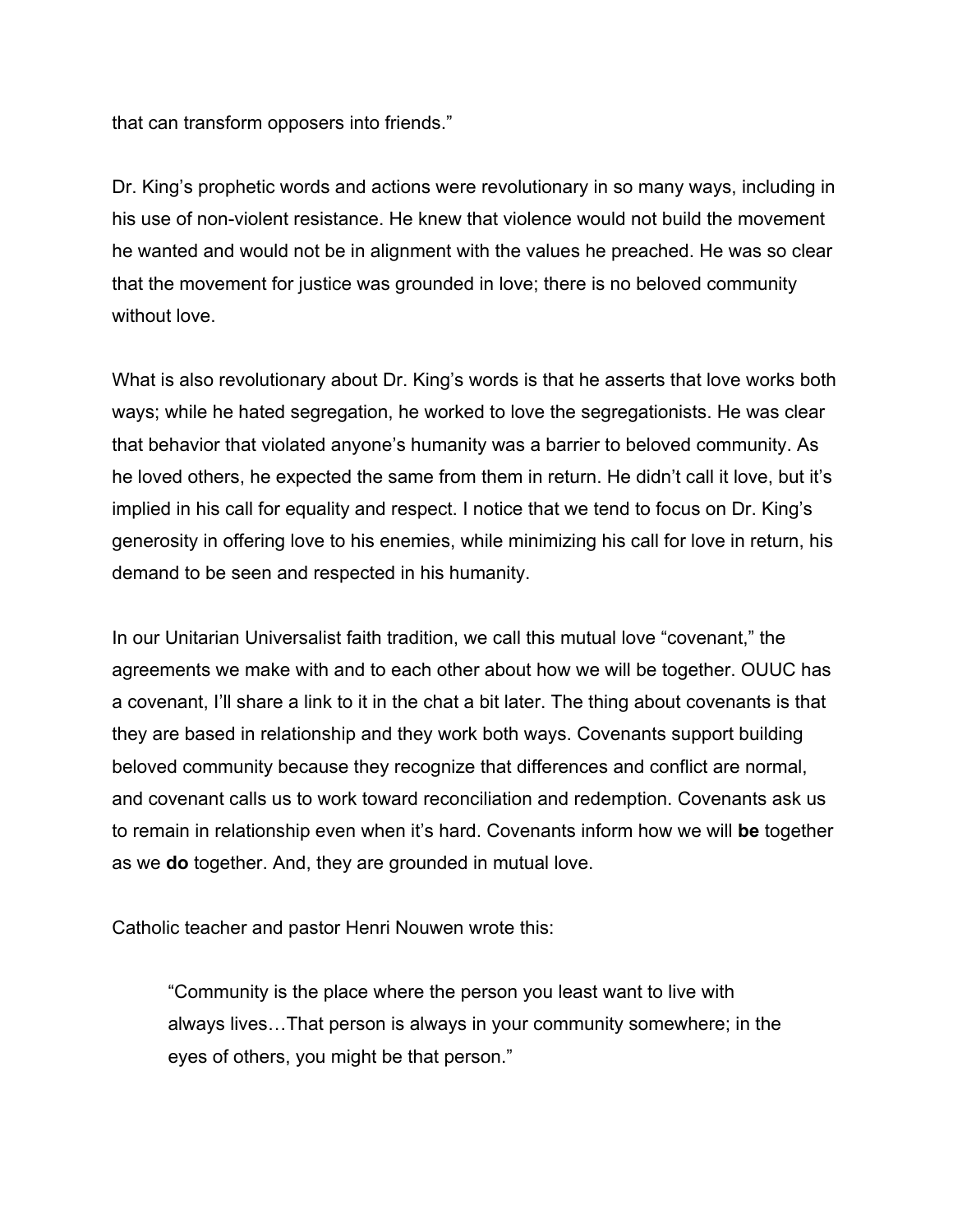Nouwen reminds us that building beloved community not only requires that we believe that others are worthy of our love, but that we will be worthy of love and respect in the eyes of others, even those who experience us as hard. A foundation of beloved community is trust—not only letting others learn that we will love them, but trust that we will be loved when we let others down. Trust grounded in relationship and love.

Recently I experienced a poignant reminder of the importance of relationship and trust in building beloved community. I won't go into all the details for many reasons. Suffice it to say that, in a situation of oppression and potential conflict, I did not act in a way consistent with my aspirations and values, and I caused harm to someone. After the initial event, my attempts to reconnect and offer support caused even more hurt. Yep, ministers do that, too. There were many causes underneath my mistake, some of which I knew at the time and some I discovered in the days that followed. It was what followed that so profoundly reminded me of the relationships and trust needed to build beloved community.

Here are some things I learned: The person I hurt and I were able to have a difficult conversation because we had a relationship of mutual respect and were building trust. Building beloved community means having hard conversations, facing our own challenges and limitations, humility and apology. It means staying in relationship especially when it is hard. And, it took a while, the processing and learning and the conversations. Building beloved community takes time.

Also, it took more than the two of us. As this person and I spoke, I realized that we both had called on others in our networks for support; each of asked others to help us sort out and work through what had happened so we could come together for reconciliation and redemption. It took a whole community beyond us to help us reconnect and repair our relationship.

It was hard to realize that, for someone I cared about, for a while at least, I was "that person." It was a week of humility, gratitude, grace and learning. It was also a week of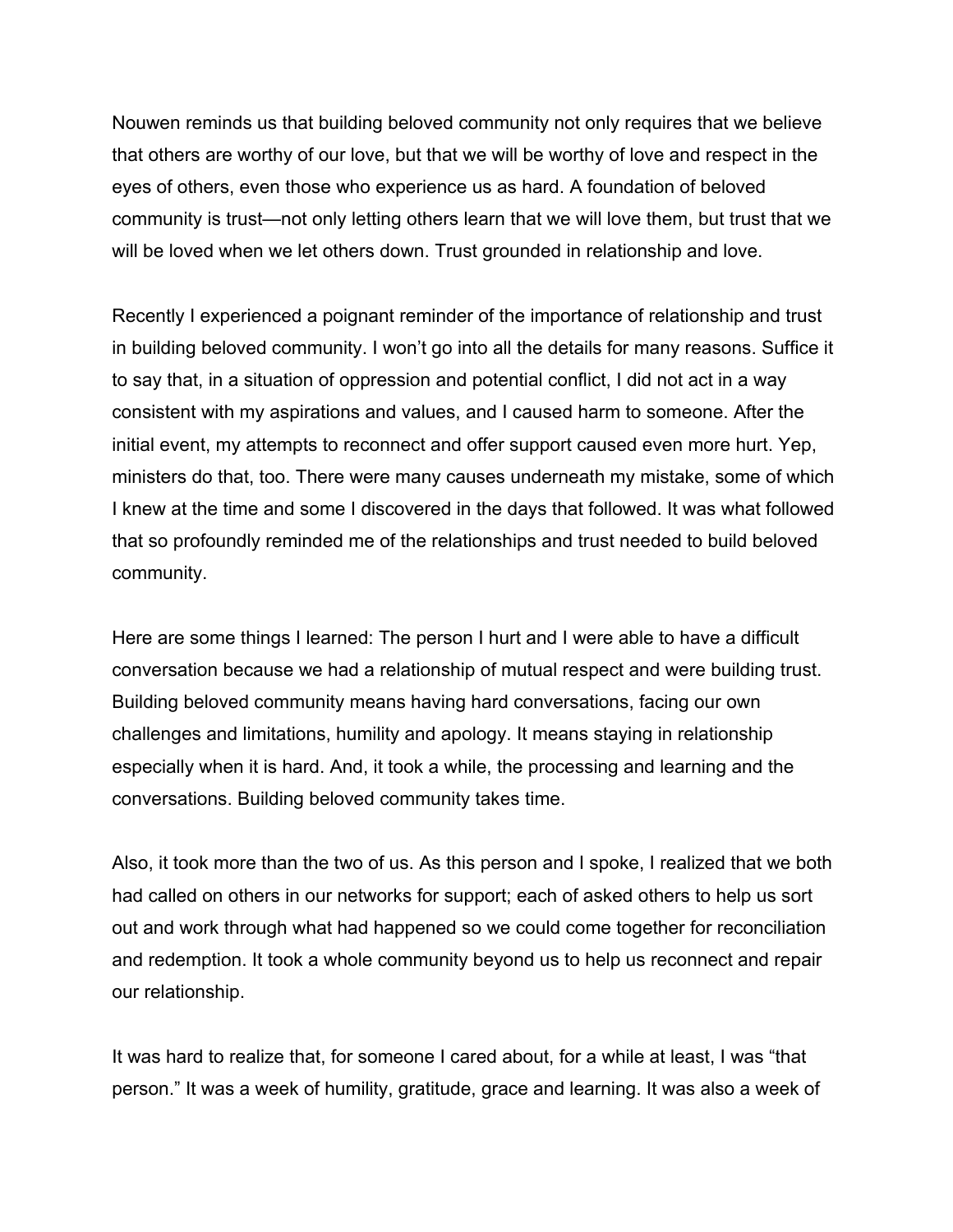love, loving and being loved. (There was a fair amount of curiosity at work in there as well!)

There are many barriers to building beloved community. Dr. King named three kinds of violence as the primary reasons we have not achieved beloved community: poverty, racism, and militarism. I would name the characteristics of white supremacy culture, which includes Dr. King's three reasons as well as things like ego and individualism, expectations of perfection, competition and perceptions of scarcity, and fear of conflict. (Later I'll share a link where you can find more info about white supremacy culture.)

In this month of reflection on beloved community, we also recognize Black History month. This month we recognize the wholeness of our country's relationship with race, especially people of African descent. We honor the contributions of black people of the past like Ida B. Wells, W.E.B DuBois, Harriett Tubman, and Dr. King. We also honor people of the present like Alicia Garza & Patrice Cullors, co-founders of Black Lives Matter, Rev. William Barber of the Poor People's Campaign, and civil rights attorney Bryan Stevenson. And, deep gratitude to Stacy Abrams and the black women of Georgia who organized a peaceful revolution. In order to build the beloved community, we must also acknowledge the centuries of slavery, more than a century of Jim Crow, decades of separate but equal, the new Jim Crow, and the continued existence of discriminatory laws. Today we have persistent gaps between African Americans and others in economic opportunity, access to housing, voting rights, dealings with law enforcement, health outcomes and life expectancy.

As painful as it is, we must face all that has been and all that is in order to build beloved community.

Activist Grace Lee Boggs said, "Building community is to the collective / as spiritual practice is to the individual." (repeat)

The principles of our faith tradition teach us to overcome barriers with spiritual practices.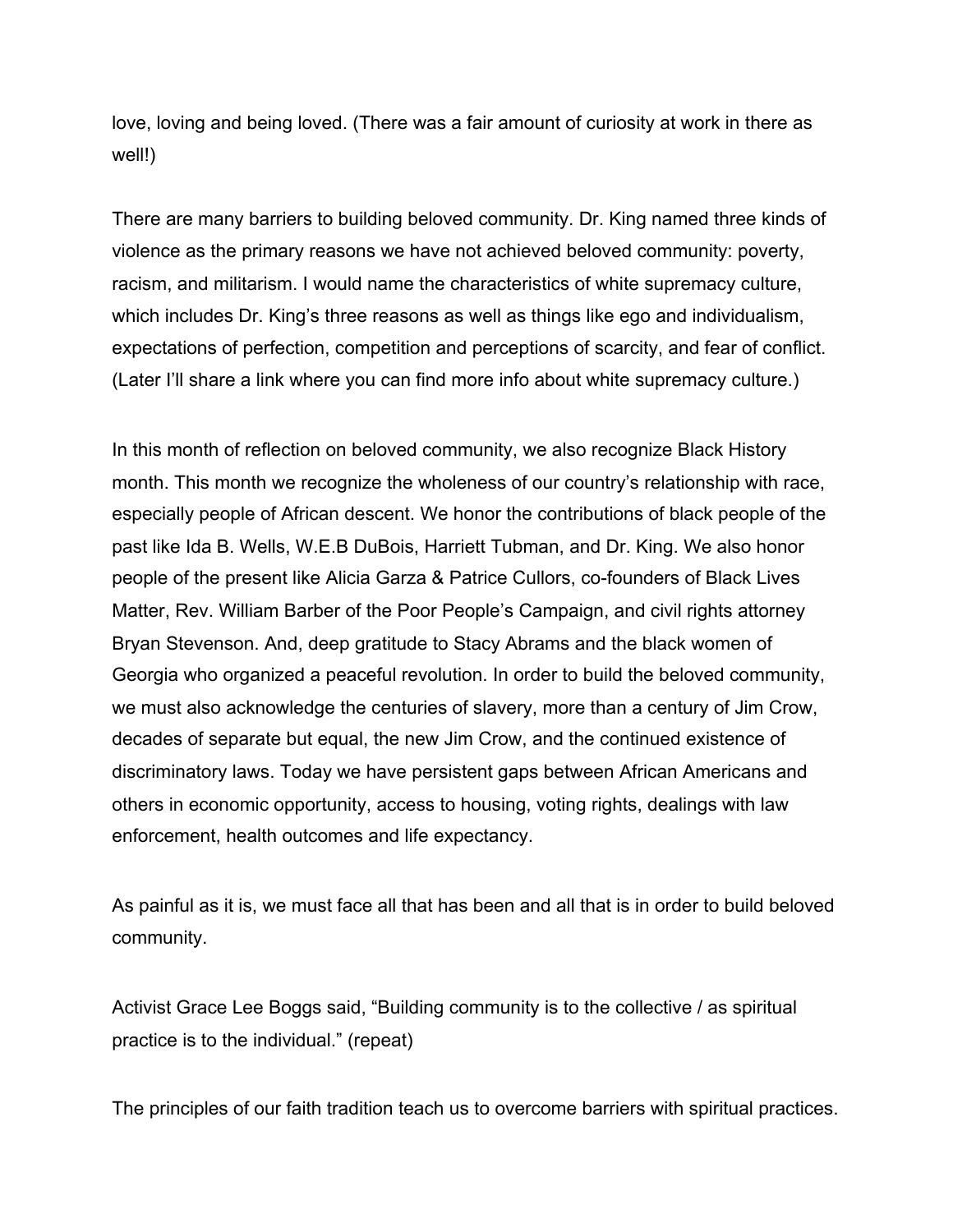Building beloved community is a spiritual practice for us as individuals and for us as a faith community. Building relationships is a spiritual practice. Grace, gratitude and love are spiritual practices. Spiritual because they are grounded in our deepest-held values and beliefs. Practices because we do them over and over, we mess up, we learn, we atone, and we do them again. Practice makes progress. (So not perfection!)

This is the work of our faith tradition and our religious community-building beloved community. Creating together a place where we can think and be different, and be loved; where we can mess up and cause hurt, learn and be redeemed; where we can be with complexity and paradox, and not rush to fix it; where we live into our interconnection with all that is; where we are warm and generous of spirit; where we work and play together in joy; and where we come together in covenant. A faith community that is spiritually-rooted, spiritually alive, anti-racist and acting for collective liberation. That is a community I want to be part of and help create.

At OUUC we come together in covenant, making mutual promises to be generous, responsive, engaged, responsible, direct, honest, and loving. We are called to this covenant and by each other to be willing to transform ourselves as individuals and collectively into the community that we aspire to be.

In the weeks to come you will be invited to gather in cottage meetings and congregational meetings to envision the future of OUUC in the Vision, Mission and Ends project. I hope you've heard about it and have participated in the survey so far. Soon you'll be able to sign up for small group discussions. This is the chance for you to bring your open heart and open mind to a discussion of how we can build beloved community within OUUC and beyond. In the months ahead, I invite you to be loving, to be loved, and to be in community as we envision the future.

I know that there have been some hard discussions and meetings here in the past. There may be hard moments in these upcoming meetings, too; moments of ouch or hurt or harm. I hope not, and I also know that they can happen, despite our best intentions.